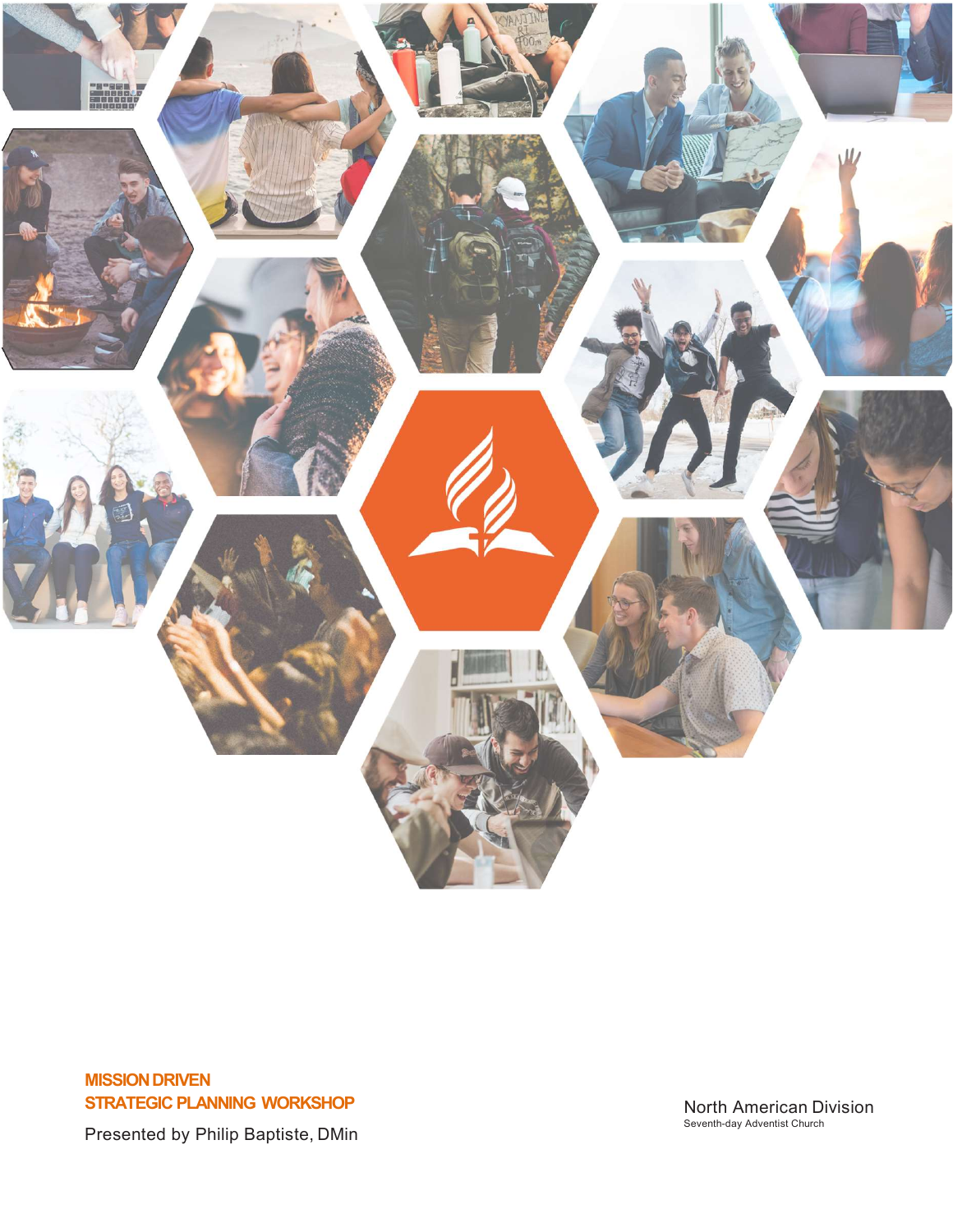

- 
- strategies."
- FRIM THIS BEFORE?<br>• "We did a plan five years ago and haven't looked at it since."<br>• "By the time we finished our plan we were already carrying out all of its<br>• "Don't really believe in planning. It's a lot of work and oft **IAVE YOU HEARD THIS BEFORE?**<br>• "We did a plan five years ago and haven't looked at it since."<br>• "By the time we finished our plan wewere already carrying out all of its<br>strategies."<br>• "Don't really believe in planning. It WE YOU HEARD THIS BEFORE?<br>"We did a plan five years ago and haven't looked at it since."<br>"By the time we finished our plan wewere already carrying out all of its<br>strategies."<br>"Don't really believe in planning. It's a lot o **HAVE YOU HEARD THIS BEFORE?**<br>
• "We did a plan five years ago and haven't looked at it since."<br>
• "By the time we finished our plan we were already carrying out all of its<br>
strategies."<br>
• "Don't really believe in planni **IAVE YOU HEARD THIS BEFORE?**<br>• "We did a plan five years ago and haven't looked at it since."<br>• "By the time we finished our plan wewere already carrying out all of its<br>• strategies."<br>• "Don't really believe in planning. **EXEMP THIS BEFORE?**<br>
• "We did a plan five years ago and haven't looked at it since."<br>
• "By the time we finished our plan wewere already carrying out all of its<br>
strategies."<br>
• "Don't really believe in planning. It's a south at the same time."<br>South at the same of the same of the same of the same of the same of the same of the same time."<br>
Ten't really believe in planning. It's a lot of work and often doesn't get us<br>
where we want. We ju



- "Hope is not a strategy." Vince Lombardi
- 
- 
- 
- 
- "However beautiful the strategy, you should occasionally look at the results." Sir Winston Churchill where we want. We just lay out some key targets and hope we achieve them."<br>
• "Hope is not a strategy." Vince Lombardi<br>
• "A vision without a strategy remains an illusion." Lee Bolman<br>
• "The essence of strategy is choosin **DPE IS NOT A STRATEGY?**<br>
"Hope is not a strategy." Vince Lombardi<br>
"A vision without a strategy remains an illusion." Lee Bolman<br>
"The essence of strategy is choosing what not to do." Michael Porter<br>
"You cannot be everyt • "Hope is not a strategy." Vince Lombardi<br>• "A vision without a strategy remains an illusion." Lee Bolman<br>• "The essence of strategy is choosing what not to do." Michael Porter<br>• "You cannot be everything to everyone. If **PPE IS NOT A STRATEGY?**<br>
"Hope is not a strategy." Vince Lombardi<br>
"A vision without a strategy remains an illusion." Lee Bolman<br>
"The essence of strategy is choosing what not to do." Michael Porter<br>
"You cannot be everyt
- 
- 
- taken place." George Bernard Shaw
- "Hope is not a strategy." Vince Lombardi<br>• "A vision without a strategy remains an illusion." Lee Bolman<br>• "The essence of strategy is choosing what not to do." Michael Porter<br>• "You cannot be everything to everyone. If • "The common denominator of success is a strong, empowering, guiding, inspiring, uplifting purpose, If it's clearly set into your mind (as opposed to the end justifying the means,) that purpose will guide everything. You will begin to work from your imagination, not memory." Stephen Covey South at the same time. Serben De Plander<br>
• "Strategy without process is little more than a wish list." Robert Filek<br>
• "However beautiful the strategy, you should occasionally look at the results." Sir<br>
• "Wision without Frowever beautiful the strategy, you should occasionally look at the results." Sir<br>Winston Churchill<br>"Vision without action is a daydream. Action with without vision is a<br>rightmare."—Japanese proverb<br>"In life, as in footba winstori charchim<br>
"Vision without action is a daydream. Action with without vision is a<br>
"nightmare." —Japanese proverb<br>
"In life, as in football, you won't go far unless you know where the goalposts<br>
are." —Arnold H. Gla

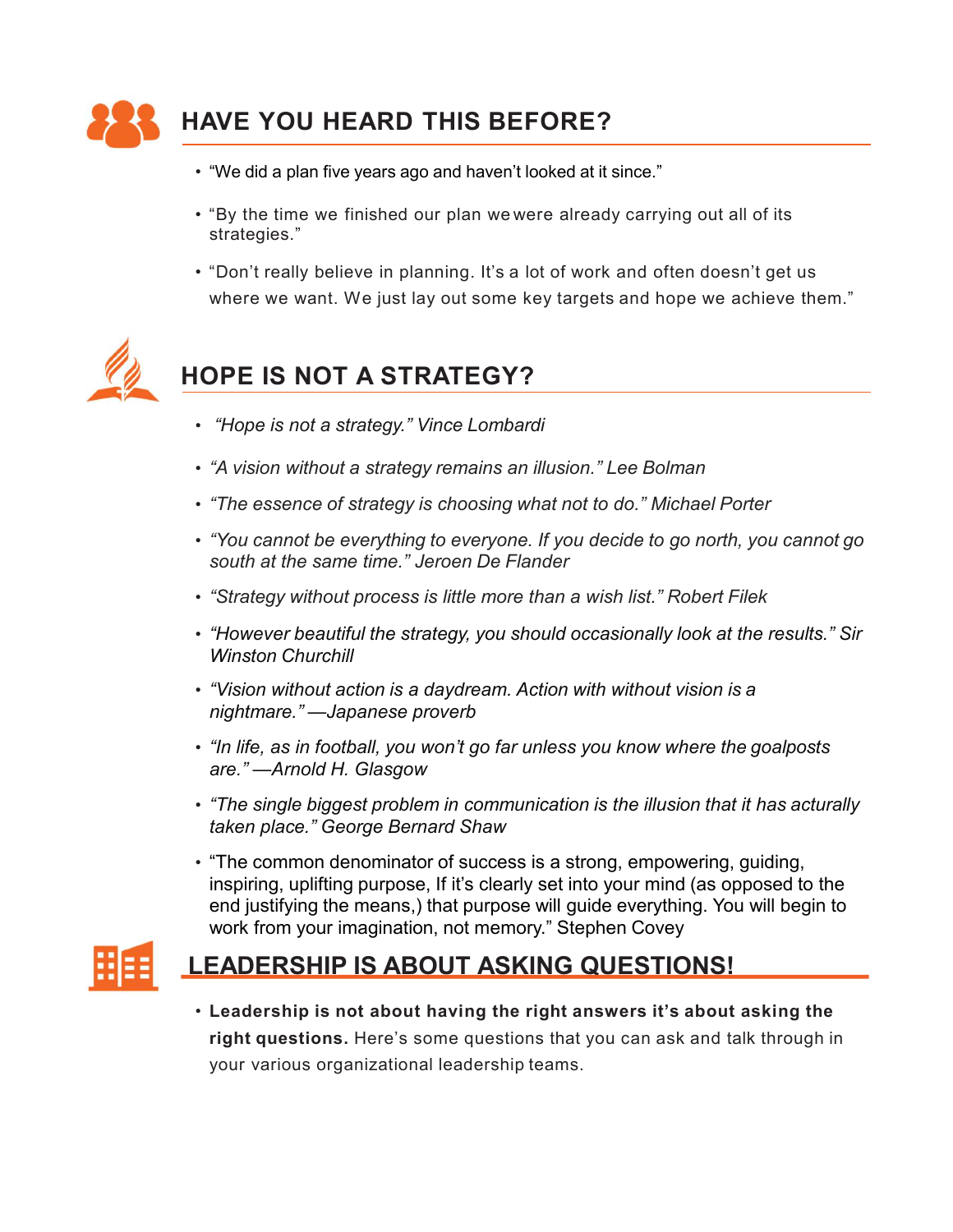

External Environments<br>• What are the 4 to 5 things happening in the community, the state, and the coun<br>that you think will have the greatest impact on your organization? • What are the 4 to 5 things happening in the community, the state, and the country **ternal Environments**<br>What are the 4 to 5 things happening in the community, the state, and the country<br>that you think will have the greatest impact on your organization?<br>SION, MISSION, CORE BELIEFS VALUES & STRATEGY



- External Environments<br>
 What are the 4 to 5 things happening in the community, the state, and the country<br>
that you think will have the greatest impact on your organization?<br>
 VISION, MISSION, CORE BELIEFS VALUES & STRAT • Vision: A vivid description of your future in 3-10 years, common understanding of future possibilities, future business history, ideal inspiring message. Referred Matter the 4 to 5 things happening in the community, the state, and the country<br>
that you think will have the greatest impact on your organization?<br>
1810N, MISSION, CORE BELIEFS VALUES & STRATEGY<br>
• Vision: A vivi that you think will have the greatest impact on your organization?<br>
1 SION, MISSION, CORE BELIEFS VALUES & STRATEGY<br>
• Vision: A vivid description of your future in 3-10 years, common<br>
understanding of future possibilities
	- Mission: Why you exist, organization's reason for being, purpose, lasts for
	- commitments, do not change with trends, clear keys for success that require
- unique, and sustainable in your marketplace? The means, the ways, the how's by which organizations accomplish their vision in a dynamic environment. The direction that bridges the gap between where you want to **be and your current assessment.** • Leadership: Leadership: Leadership: Leadership: Leadership: Leadership: Leadership: Leadership: Leadership: Leadership: Leadership: Leadership: Leadership: Leadership: Leadership: Leader Solential and Values: What you stand for, limited number of core<br>
Core Beliefs and Values: What you stand for, limited number of core<br>
commitments, do not change with trends, clear keys for success that require<br>
unrelentin • Core Bellers and Values: What you stand for, limited number of core<br>
commitments, do not change with trends, clear keys for success that require<br>
• Strategy: A thrust in organizational direction. What makes you valuable, keep going as we are now? Where will we go from here?<br>
• CONTERN FORTHER FORCES THE MEAT CONTINUE TO A WHOT SUPPORT THE MEAT CONTINUE TO A SWOT ANALYSIS TOOLS<br>
• CLACT CONTINUE - STOP START CONTINUE – STOP OF START CONTINU
	- step that God is calling them to take.



- 
- ASK VISIONING QUESTIONS
- Where should we be? Where have we been? Where are we now? What will be if we
- three things we need to start doing? What are three things we need to continue doing?
- From the minimum of the minimum of the statement of the statement of the minimum of the and your current assessment.<br>
 **Leadership:** Leadership is helping people know what is the next faithful<br>
step that God is calling th environment. The direction that bridges the gap between where you want to<br>be and your current assessment.<br>Leadership: Leadership is helping people know what is the next faithful<br>step that God is calling them to take.<br>**JALY** be and your current assessment.<br>
Leadership: Leadership is helping people know what is the next faithful<br>
step that God is calling them to take.<br>
<br> **JALYSIS TOOLS**<br>
DO A SWOT ANALYSIS - Strengths. Weaknesses. Opportunities